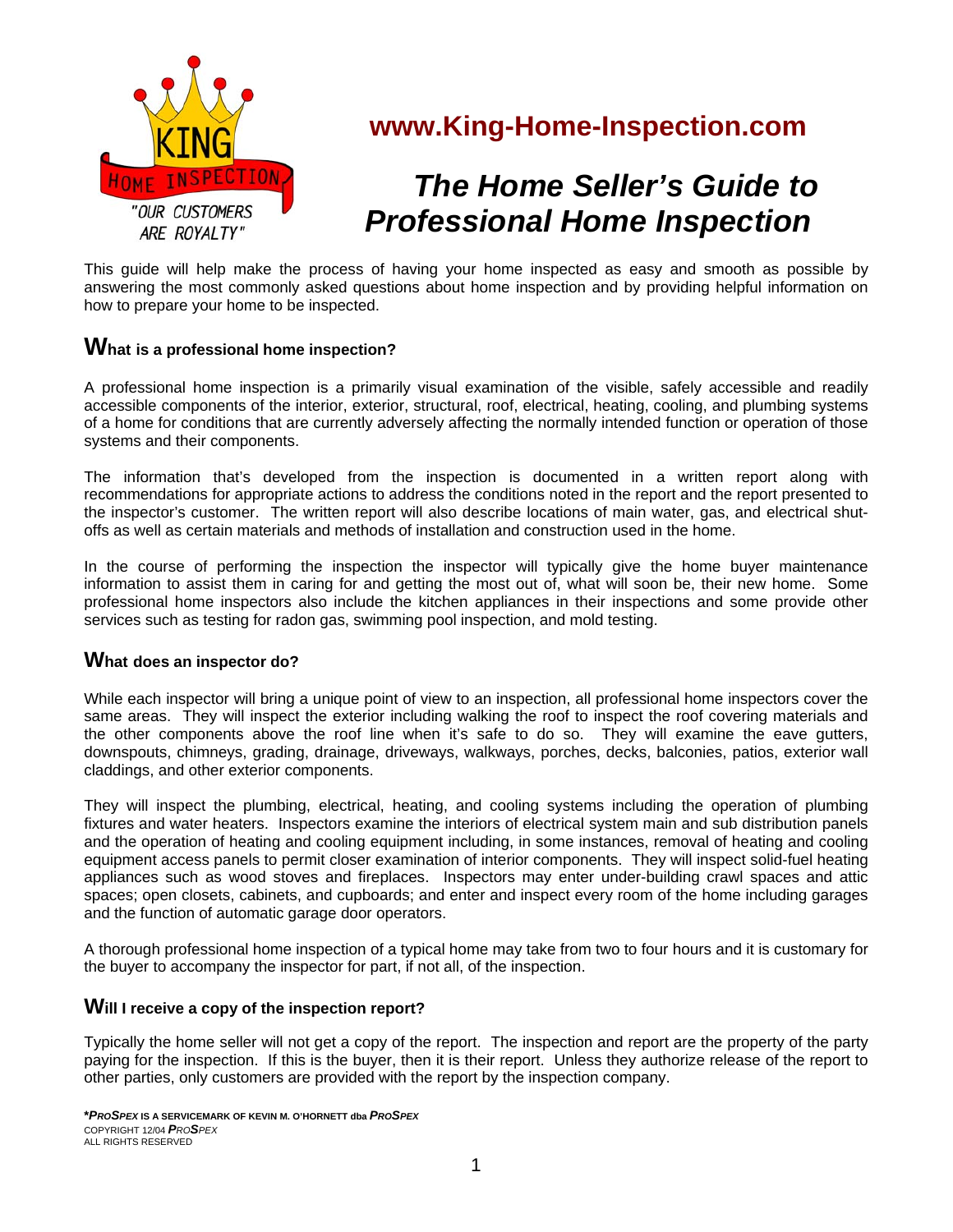# **Can my home "fail" the inspection?**

Absolutely not! Homes don't "pass" or fail" inspections. Homes "speak" for themselves and a good inspector knows how to listen and what to listen for. The inspection report simply documents the conditions noted in the course of the inspection and provides recommendations for appropriate actions to address those conditions. Depending on what the inspector finds, the inspector's recommendations may range from simply monitoring some conditions to addressing others as normal maintenance items to recommending immediate attention for some others. However, a professional home inspector is a disinterested third party and does not get involved in any negotiations between buyers and sellers and does not assign responsibility to either buyers or sellers regarding who is responsible for any recommended corrective measures.

#### **Should I be present during the inspection?**

While it may not always be practical, it is better for sellers and occupants to be away during the inspection and, in most cases, sellers or occupants are not present during the inspection. The inspection is the buyer's time to really become familiar with the home under the guidance of the inspector. Buyers typically feel more at ease when they are free to ask the inspector questions or to make comments and observations in an uninhibited atmosphere. If you need to leave special instructions for the inspector, they are best communicated through your agent or you can leave written instructions for the inspector.

If you must be home during the inspection, keep in mind that the buyer is paying for the inspector's time and expertise. Following along or "chatting" with the inspector or the buyer consumes their time and it may make the buyer uncomfortable. It is always best if you go about your normal daily routine and allow the inspector and the buyer to proceed through the house unaccompanied and uninterrupted from start to finish.

## **Can I get my home ready for an inspection?**

By all means! Not only *can* a home be prepared for an inspection, it *should* be prepared for an inspection. When your home is properly prepared for an inspection, everyone benefits. It makes it easier for the inspector, reduces the time required to conduct the inspection, and shows consideration for the buyer's time as well. The results are not only fewer headaches for the inspector but also fewer disruptions and less inconvenience for you.

#### **What should I do to prepare my home for an inspection?**

Remove obstacles that may block the inspector's access to the following:

- Electrical panels
- Heating and cooling equipment
- Water heaters
- Under-building crawl space access
- Attic space access (this includes removing clothing and other personal property which may impede access through a closet or garage)
- Under-sink areas
- Ground fault interrupter type electrical receptacle outlets
- Kitchen sinks
- **Dishwashers**
- Ranges and ovens
- Interior areas including garages and basements
- Any locked item or area (remove locks, unlock doors and gates, or provide keys or other means of access so that the inspector can have access to yards and can open electrical panels, storage rooms, etc.)
- **Fireplaces**

Take measures to kennel, cage, or otherwise remove pets that cannot be let out, that may harm the inspector or others present at the inspection, or that may be harmed by the inspection.